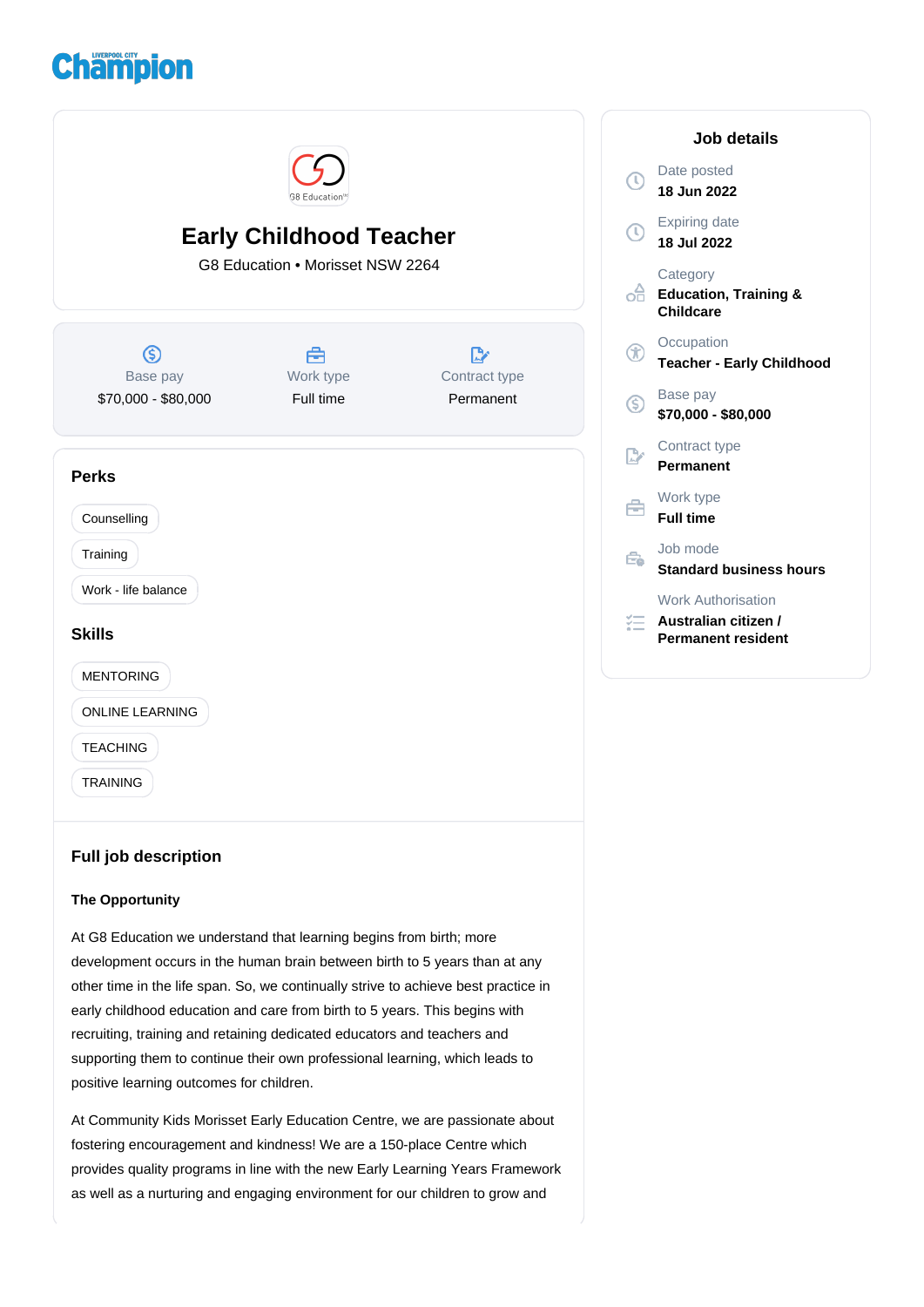develop. Our teaching philosophy is inclusivity for all children. We currently have a wonderful part-time (4 days per week) opportunity for an experienced, fully registered Early Childhood Teacher .

## About Us

At G8 Education, our Early Childhood Teachers are valued and set up for success from the outset. As an Early Childhood Teacher with G8 Education you will have ample professional development opportunities available to you including;

- Our year long CPD accredited 'Teaching for Tomorrow' development program delivered by Semann & Slattery designed to enrich your practice
- Access to a suite of content in our online Learning Lounge, designed by our talented Education Team
- Pedagogical support and guidance from our team of Practice Partners and coaches
- VIT Mentor Program for our Provisional Teachers

 For more information or photos of the Centre please visit – [Community Kids](https://www.communitykids.com.au/find-childcare-near-you/childcare-morisset?utm_source=google&utm_medium=organic&utm_campaign=gmb)  [Morisset Early Education Centre](https://www.communitykids.com.au/find-childcare-near-you/childcare-morisset?utm_source=google&utm_medium=organic&utm_campaign=gmb)

#### About You

- You will be able to demonstrate an Early Childhood philosophy, supported by an age-responsive approach to teaching and learning,
- You will also share in our commitment to inspiring the children in our care to reach their full potential.

Successful Applicants must hold

- An ACECQA approved Bachelor or Masters of Education (Early Childhood)
- Current Working with Children Check
- Teacher's Registration or eligible to apply

### The Benefits

With more than 450 early learning centres nationwide, G8 Education has the resources to reward your dedication with generous benefits and opportunities to grow:

- Attractive wages well above award
- Sector leading 50% discount off early education and child care fees at any G8 Education Centre for either yourself or 25% for a member of your family
- CPD Accredited 'Teaching for Tomorrow' Development Program exclusively for our teachers run by Semann & Slattery
- A dedicated Early Learning & Education Leadership Team to support you to contribute to the lives of children in their important early years
- 50 hours of NESA approved training available